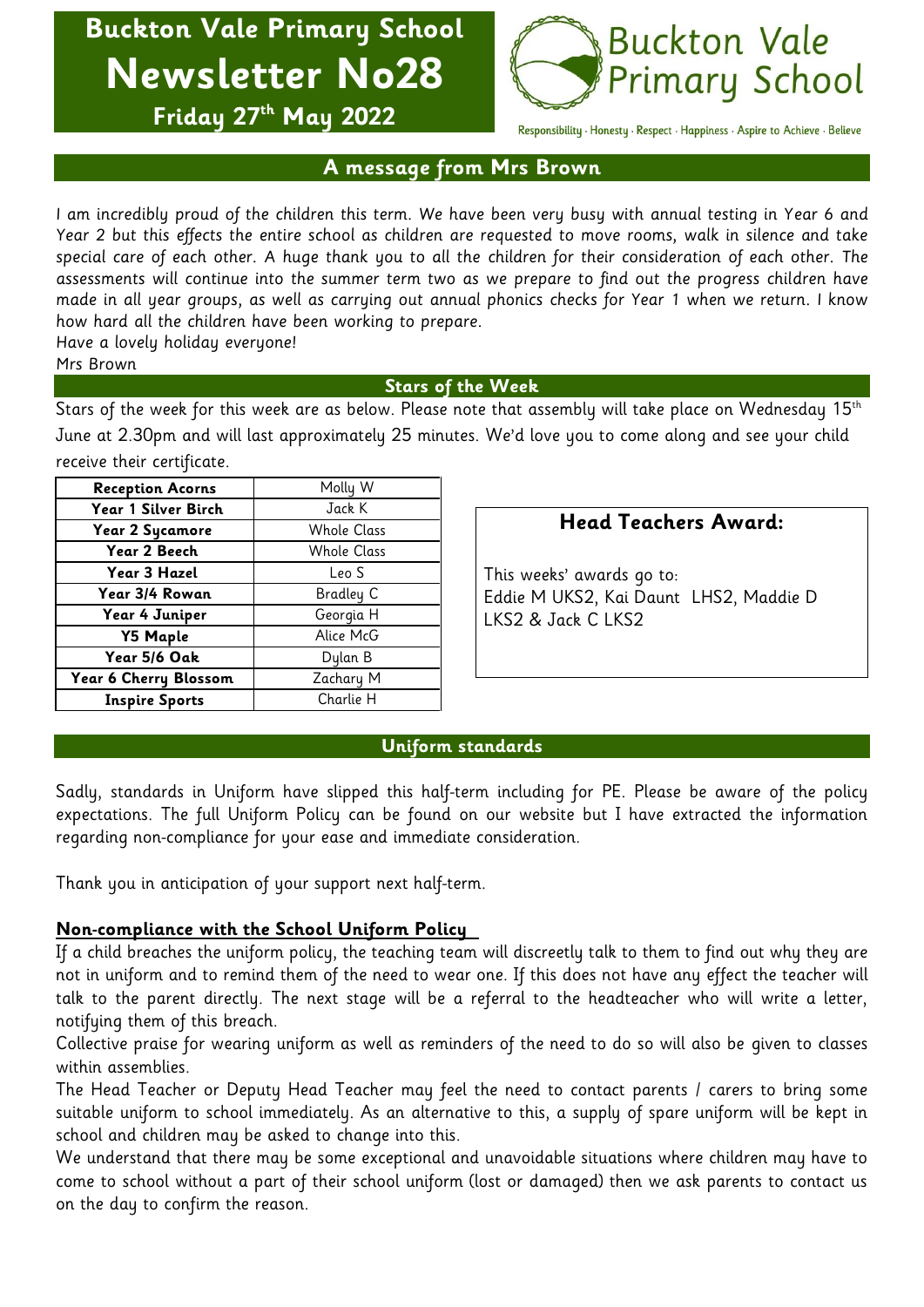#### **Gardening Club donation**

We mentioned a few weeks ago about a donation from the Women's Institute. They kindly donated a wooden planter. Earlier this week 2 ladies from the Institute came along to donate some plants to go in the planter. One of the ladies has a special connection with our school her daughter is Mrs Blake!

Many thanks to the Women's Institute and Works4U, Ridgehill team for their wonderful donation.



#### **Book Sale**

Thank you to Mrs Thompson and everyone who supported the book sale yesterday. We managed to raise a massive £127.20. All funds will go towards our new gardening project. Thank you all for your support. Mrs Thompson is hoping to fit another book sale in before the Summer holidays, so keep any look out for the date.

#### **Looking ahead – Forthcoming Events**

**May**

**June**

Friday **17th June** On the Beach Day – Dolce (please ignore the date on the poster) special lunchtime menu

**Friends of Buckton Vale** 



Everyone is welcome. Stay informed and get involved.





Friday 27th May School closes for half-term

Monday 13<sup>th</sup> June School reopens at the usual time of 8.50am (8am for those attending Breakfast Club)

Just log into school grid/live kitchen and order

Monday 20<sup>th</sup> June **Friends of Buckton Vale AGM** 6.30pm in the school hall

> Friends of Buckton Vale would like to thank everyone for their kind donations for the bottle stall.

 They are looking for donations of bottle bags. If anyone has any spare, can they please send them into school after the half term. Many thanks in advance.